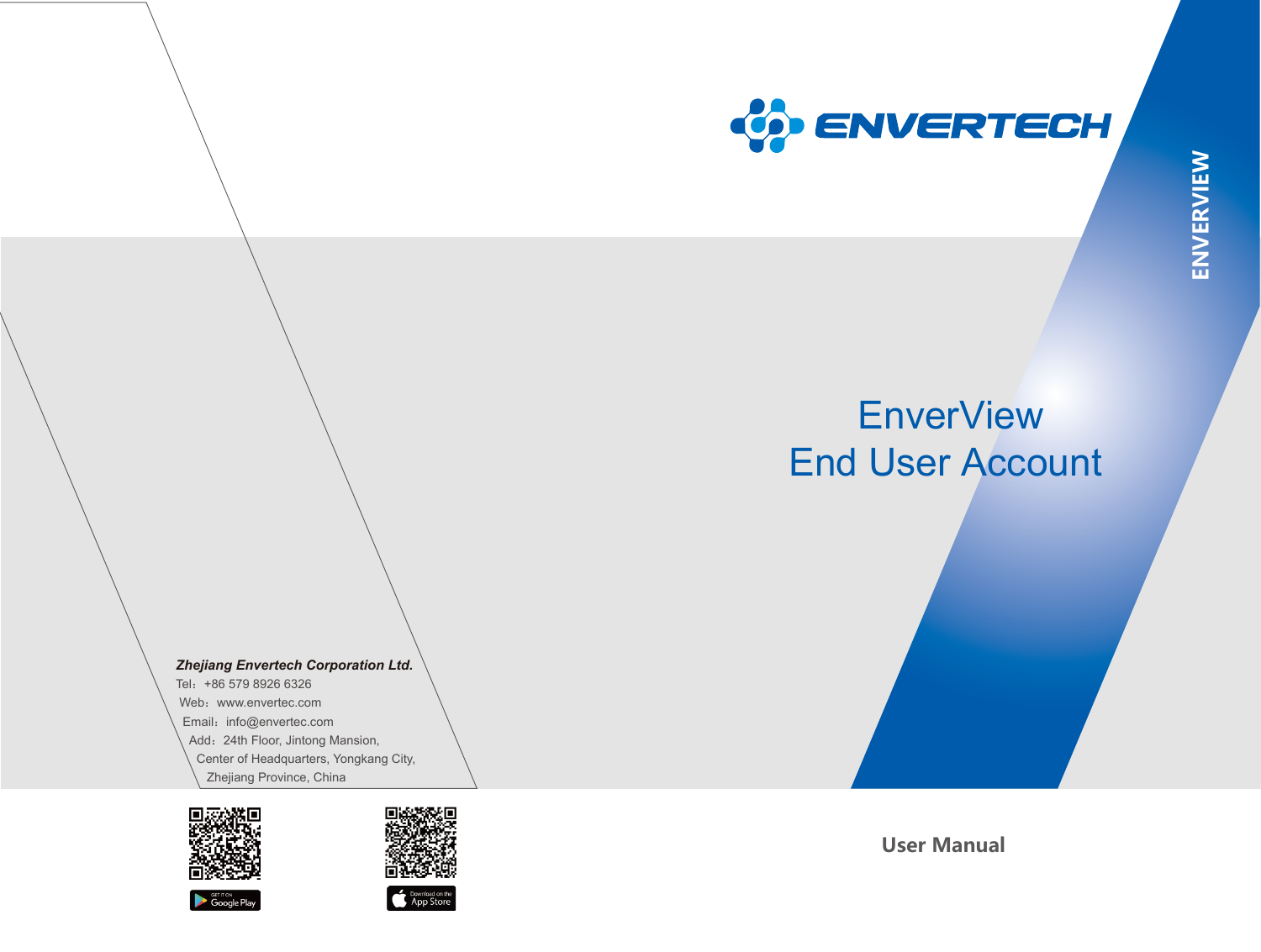## **Content**

| 3 |  |
|---|--|
|   |  |
| 5 |  |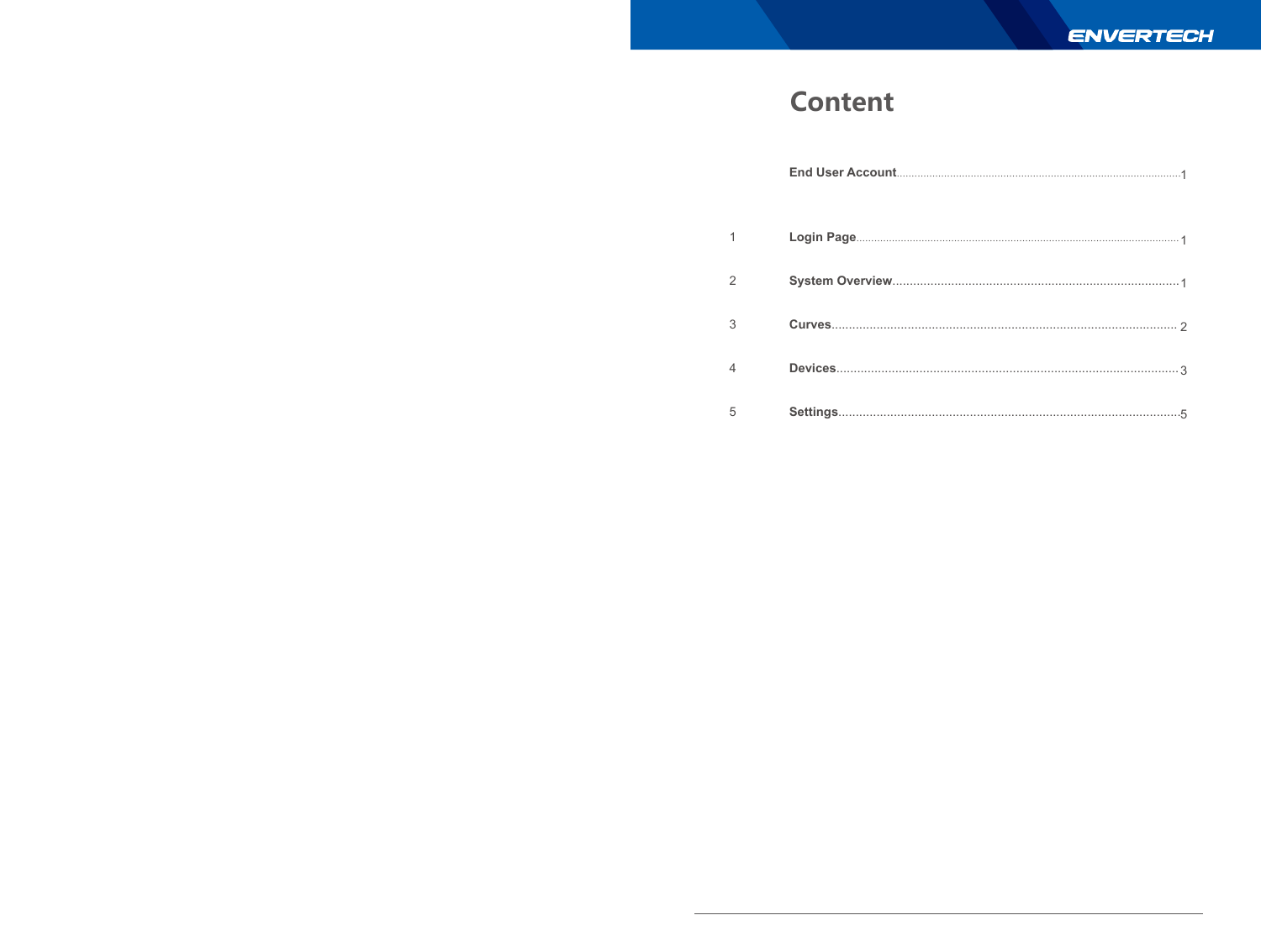#### **End User Account**

**1. Login Page**



#### **2. System Overview**

After logon distributor user account, you will see the homepage of End User below: This page shows the overall information of the particular end user.

> **System Overview** 634 Total Energy(kWr  $\odot$ Current Power(kW) 3.89 Today's Energy(kWh) 27.38  $co<sub>1</sub>$ Carbon Offset(Tons) 5.62 1 8/28 ①  $\frac{1}{2}$ A Devices Curves Settings Home

#### **3. Curves**

Click Curves on the manual bottom you will see the page as below.

On this page, you can select date to see different curves. If you click the different part of the curve, you will see the real-time power data. You can also select Day, Month, Year, Total to see the corresponding data.



Click Compare button, you will see the page below.

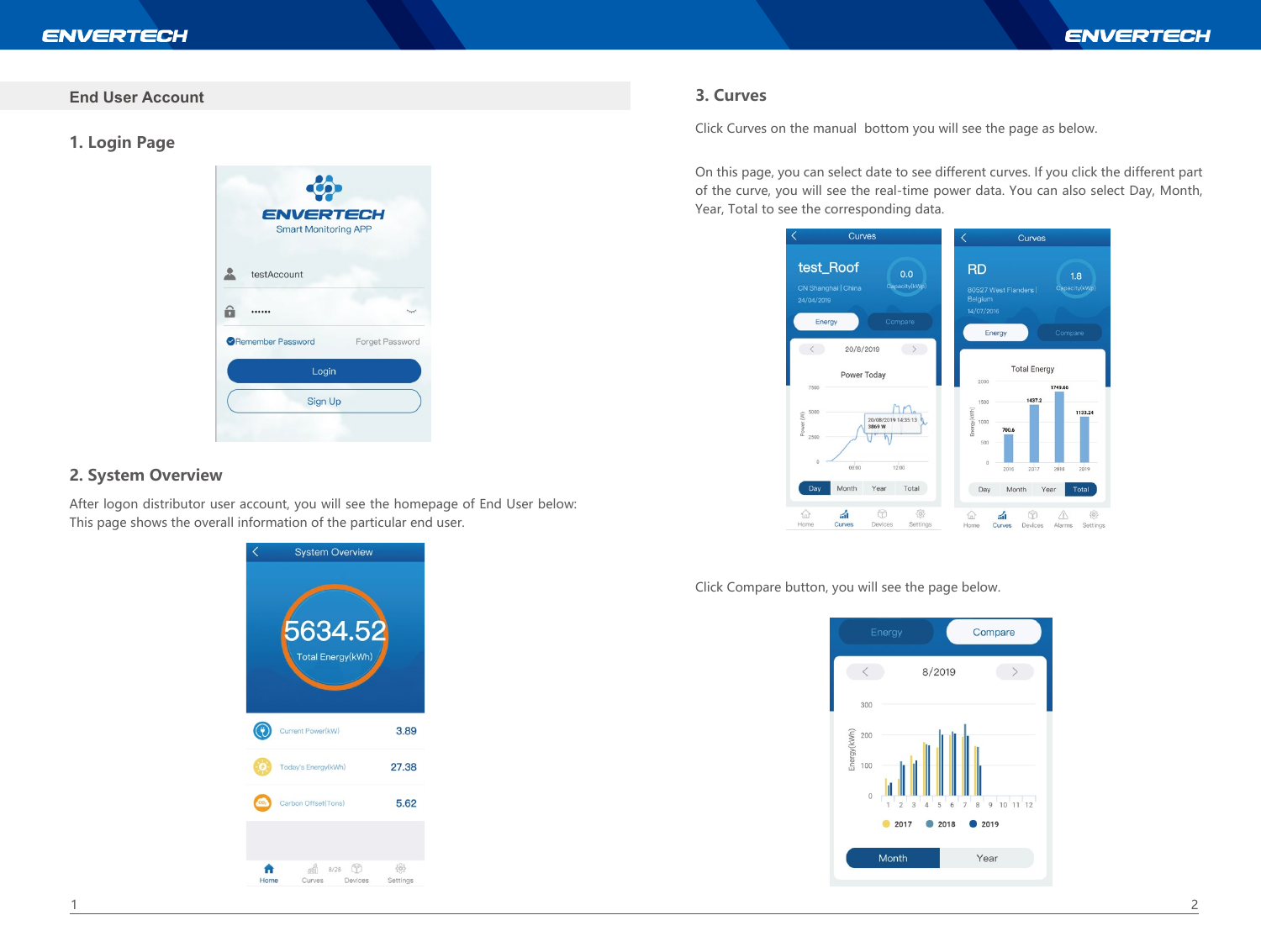#### **ENVERTECH**

This page displays energy comparison, you can select Month or Year to see the the different comparison .

#### **4. Devices**

Click Devices on the manual bottom you will see the page as below .

|                             |                        | <b>Devices</b>                |                        |
|-----------------------------|------------------------|-------------------------------|------------------------|
| EnverBridge: 1              |                        |                               |                        |
| Power(kW)                   |                        | $0.10$ Income                 | €0                     |
| Today's<br>Energy(kWh)      |                        | 0.11 Total Energy(kWh) 427.81 |                        |
| Last Update Time 19/08/2019 |                        |                               |                        |
|                             |                        |                               |                        |
| EnverBridge                 |                        | Total                         |                        |
| Total MPPTs: 6              |                        | Active MPPTs: 6               |                        |
| 11921562<br>$-0.02$ kWh-    | 11921563<br>0.02kWh    | 11922634<br>$0.02$ kWh        | 11922635<br>$0.02$ kWh |
| 11922650<br>$0.02$ kWh      | 1192265<br>$-0.01$ kWh |                               |                        |

Slide down the screen, then you can see the MI Curves as below .

|                             |                     | <b>Devices</b>                |                     |
|-----------------------------|---------------------|-------------------------------|---------------------|
| EnverBridge: 4              |                     |                               |                     |
| Power(kW)                   |                     | 3.71 Income                   | ¥0                  |
| Today's<br>Energy(kWh)      |                     | 27.38 Total Energy(kWh) 5634. | 52                  |
| Last Update Time 20/08/2019 |                     |                               |                     |
| <b>EnverBridge</b>          |                     | Total                         |                     |
| Total MPPTs: 31             |                     | Active MPPTs: 22              |                     |
| 11000454<br>1.19kWh         | 11000507<br>1.26kWh | 11000508<br>.22kWh            | 11000509<br>1.29kWh |
| 11000510                    | 11000511<br>34kW    | 11000734                      | 11000735            |
| 11000736                    | 11000737            | 11000738                      | 11000739            |
|                             | r#fi                |                               |                     |
| Home                        | Curves              | <b>Devices</b>                | Settings            |

On this page ,you can select date to see different curves . If you click the different part of the curve, you will see the real-time power data.

|             |                          |                           | <b>Devices</b>           |                     |
|-------------|--------------------------|---------------------------|--------------------------|---------------------|
|             | 11000730<br>35kWh        | 11000731<br>23kWh         | 11000732<br>36kWh        | 11000733<br>1.24kWh |
|             | 13000000<br><b>IRVWH</b> | 13000001<br><b>196/WF</b> | 13000002<br>n gawa       | 13000003            |
|             | 13000119<br>OIkWH        | 13000125<br>02kWh         | 13000129<br>nowwa        |                     |
|             |                          |                           |                          |                     |
|             | MI Curves                |                           |                          |                     |
|             | 11000735                 |                           | 10/8/2019                |                     |
|             | 11000454                 |                           |                          |                     |
|             | 11000507                 |                           |                          |                     |
|             | 11000508                 |                           |                          |                     |
| ĵ<br>í<br>à | 11000509                 |                           | 0/52/2019 12:52:12<br>2W |                     |
|             | Ō                        | 08:00                     | 12:00                    | 16:00               |
|             | Home                     | áÑ<br>Curves              | <b>Devices</b>           | Settings            |

On this page you will see all devices of the end user. You can also select different enverbridges to read different data.

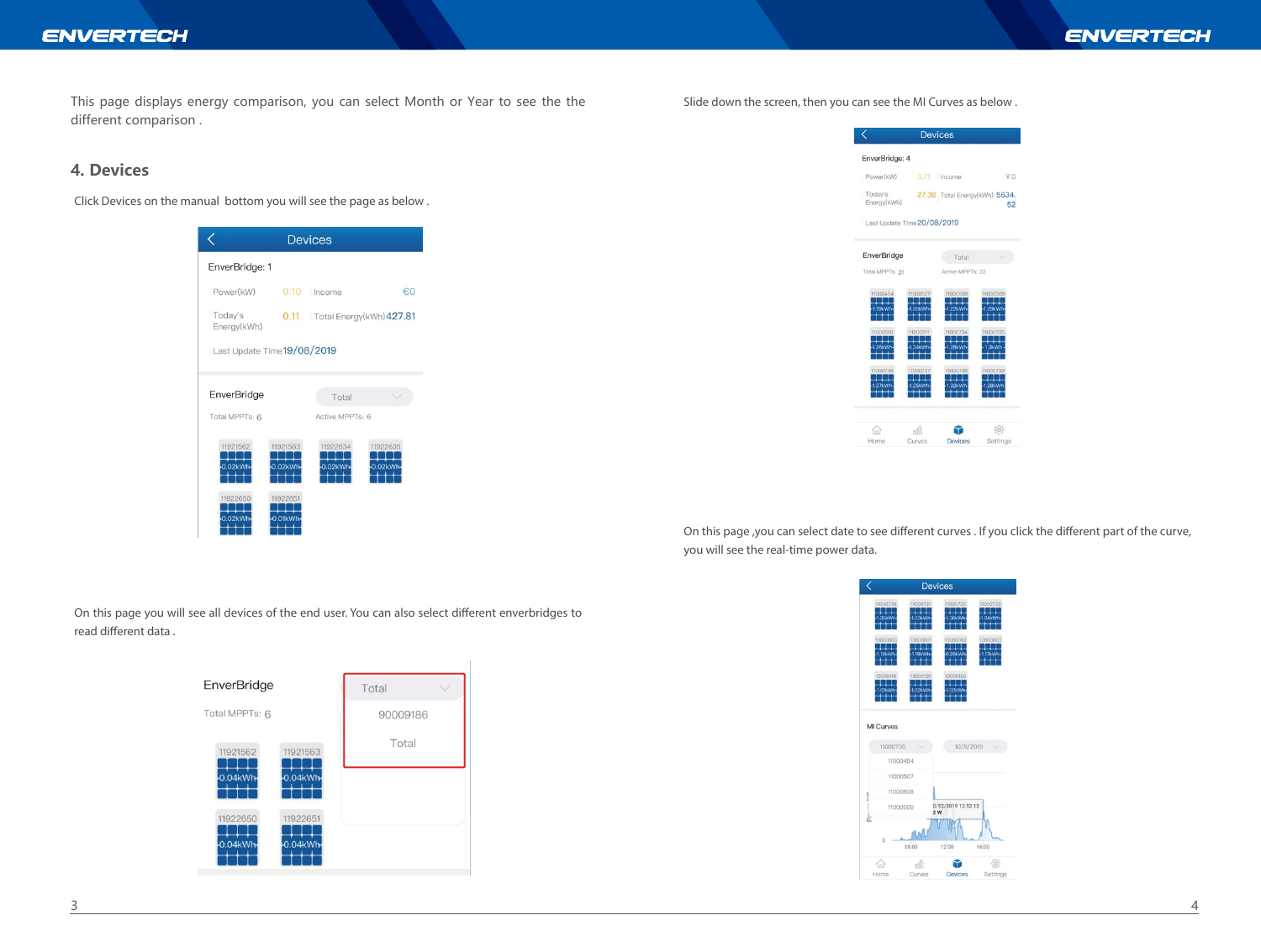#### **5. Settings**



This page displays all settings of the end user.

#### **Primary Settings**

Click Edit System, you can see the page below.

|              |                     | <b>Edit System</b>    | Save         |  |
|--------------|---------------------|-----------------------|--------------|--|
|              | * System Name       |                       | <b>RD</b>    |  |
|              | * System Capacity   | 1.8                   | kWp          |  |
|              | * Electricity Price | 0.0                   | €            |  |
|              | * Current Timezone  |                       |              |  |
|              | * Country           | Belgium.West Flanders |              |  |
| $\star$ City |                     |                       | 80527        |  |
|              | Street              |                       | Full Address |  |
|              | LAT/LONG            | 50.8868949,3.4231675  |              |  |
| Installer    |                     |                       | Name         |  |
|              | Contact             |                       | Phone        |  |

On this page you can change System Name, System Capacity, Electricity Price, Current Timezone, Country, City , Address Installer, Contact and the picture of the power system.

#### **Device Management**

|   |                                   | <b>Device Management</b>      |                                                    |
|---|-----------------------------------|-------------------------------|----------------------------------------------------|
| 盃 | MPPT: 14<br>EnverBridge: 90020202 |                               |                                                    |
|   |                                   |                               | ⊕ Add <i>i</i> i Delete <i>L</i> Edit Expand ^     |
| 匞 | MPPT:6<br>EnverBridge: 90012769   |                               |                                                    |
|   |                                   |                               | ⊕ Add <sup>m</sup> Delete <i>L</i> Edit  Expand  へ |
| 쏲 | MPPT:11<br>EnverBridge: 90011314  |                               |                                                    |
|   |                                   |                               | ⊕ Add <i>i</i> Delete <i>L</i> Edit Expand ^       |
| 盀 | MPPT:0<br>EnverBridge: 90100003   |                               |                                                    |
|   | ⊕ Add                             | <b><i>i</i></b> Delete ∠ Edit | $Expand \vee$                                      |

This page displays all enverbridges, click Add to Add new microinventors for this enverbridge.

Click Expand to see its accessary microinventors.